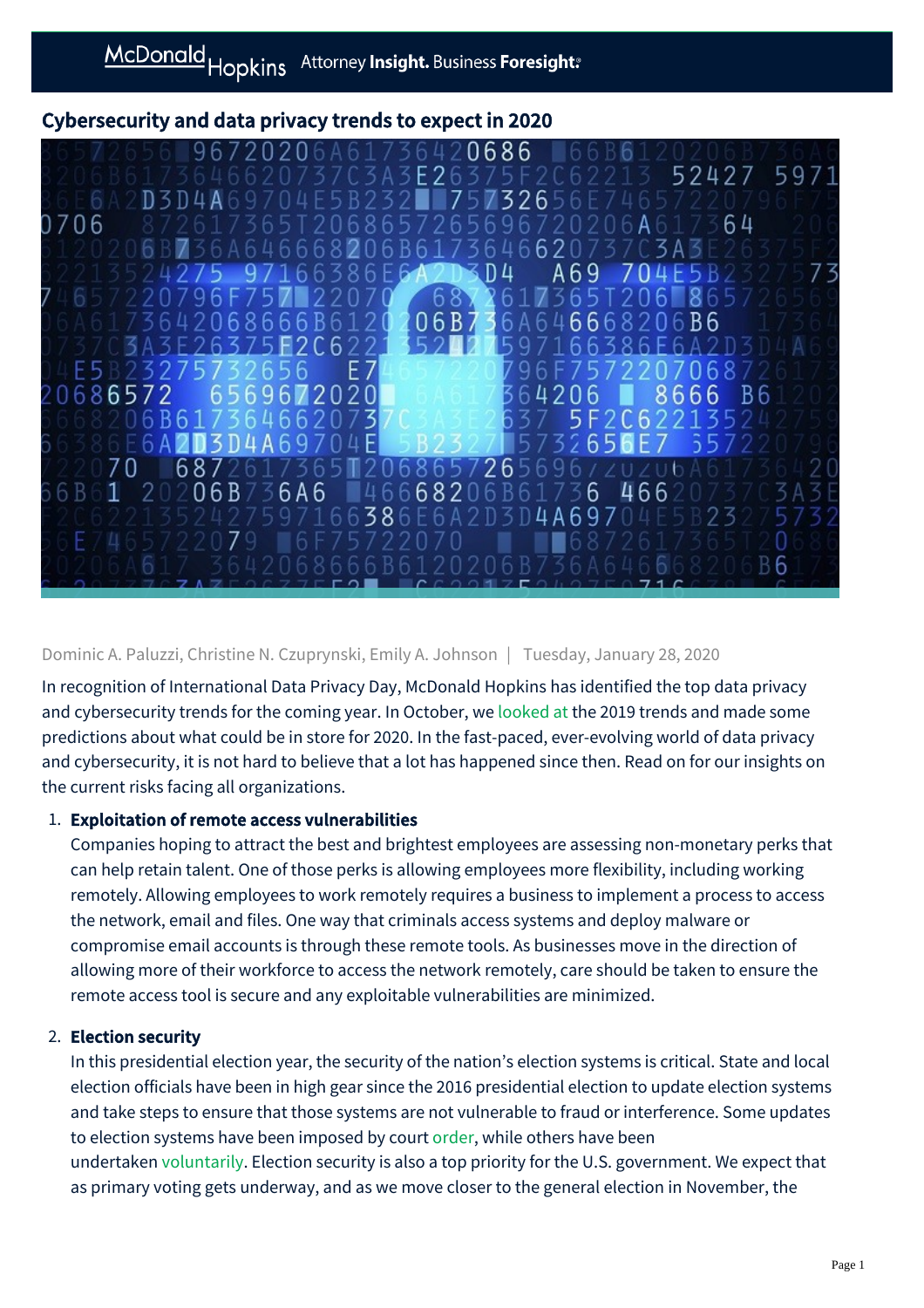focus and scrutiny on these systems will continue to increase.

### 3. State-sponsored cyber attacks

In the wake of the killing of Iranian military commander Qasem Soleimani and rising tensions with Iran, the U.S. Department of Homeland Security [warned](https://www.documentcloud.org/documents/6598719-CISA-Insights-Increased-Geopolitical-Tensions.html) companies to prepare for possible cyberattacks perpetrated by Iran. State-sponsored cyber attacks have also come from Russia, China, and North Korea, and have impacted a variety of types of businesses from financial institutions to utility companies. As part of an overarching cybersecurity and data privacy program, entities should be conducting data inventory and risk assessment of the specific, unique threats they face.

## 4. Regulatory scrutiny and state data privacy/security legislation

The California Consumer Privacy Act (CCPA), a comprehensive data privacy law that is aimed at providing California residents more control over their personal information and how it is collected, used, shared, and sold, became effective Jan. 1, 2020. Most businesses worked throughout 2019 to update internal policies and procedures relating to notice of their privacy practices, and established mechanisms and processes for allowing individuals to request access to and deletion of their personal information. Many other states (including Nebraska, New Hampshire, Washington, Florida and Virginia) are considering CCPA-like legislation to provide their residents with that same level of transparency and control. We are keeping a close eye on the status of those bills.

Federal and state regulators are also increasing scrutiny of data breaches and other security incidents. Regulators expect businesses to implement policies and procedures to detect potential breaches and to respond quickly. The response includes engaging legal and forensic experts to analyze the incident, and, most importantly, to get notification of the incident out to impacted individuals, where required, as timely as possible.

## 5. Ransomware

Ransomware continues to impact many organizations, from private businesses to public universities, from municipalities to hospitals. Organizations of all sizes have been impacted by ransomware, and no industry is immune. An alarming trend that began in late 2019 is the introduction of ransomware variants that are designed to capture and release data in the event that the ransom is not paid. Until recently, the criminals perpetrating these attacks typically did not access or acquire any data. Their motivation was purely monetary – getting paid to provide the key to decrypt the information. As businesses have taken steps to solidify back-ups so that payment of the ransom is not necessary, some criminals have shifted tactics in an attempt to get paid no matter what. Legal and forensic experts are critical in these incidents to help impacted organizations understand the nature and scope of any attack, and the potential consequences of ignoring the threat actors.